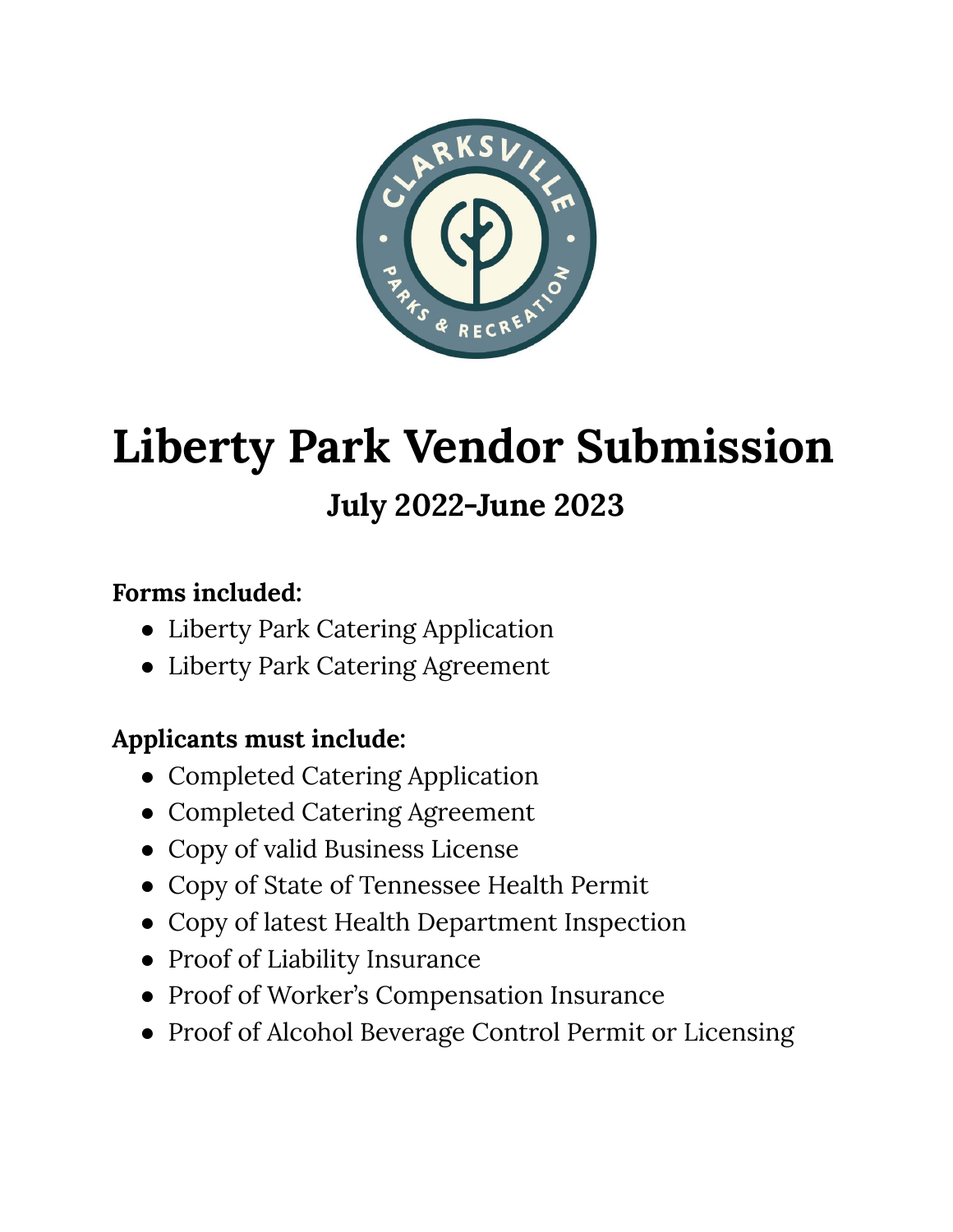

## **Liberty Park Catering Application**

The City of Clarksville is seeking vendors to provide exclusive food and drink services at the Wilma Rudolph Event Center (8 Champions Way, Clarksville, TN 37040) and Freedom Point (250 Marina Way, Clarksville, TN 37040).

The Wilma Rudolph Event Center is located at the entrance of Liberty Park. The event center is available for private or public rentals and accommodates up to 500 for a seated event, or up to 1,000 reception style.

Freedom Point Event Center is located inside Liberty Park overlooking the Cumberland River Liberty Park Marina. The space accommodates up to 100 guests for a seated event or up to 125 reception style.

Upon acceptance at any time during the year, the vendor must attend a vendor meeting with the Liberty Park Facility Promotions Supervisor and sign an agreement prior to providing their first service, no later than one month prior to their first rental date.

The City of Clarksville reserves the right to limit which vendors may serve at each of the two Liberty Park venues.

All vendors on the approved Liberty Park Catering List will have the opportunity to bid for multiple City of Clarksville-hosted functions throughout the year.

#### **Who:**

Caterer; Food Trucks; Restaurants; Alcoholic Beverage Business, Local Breweries.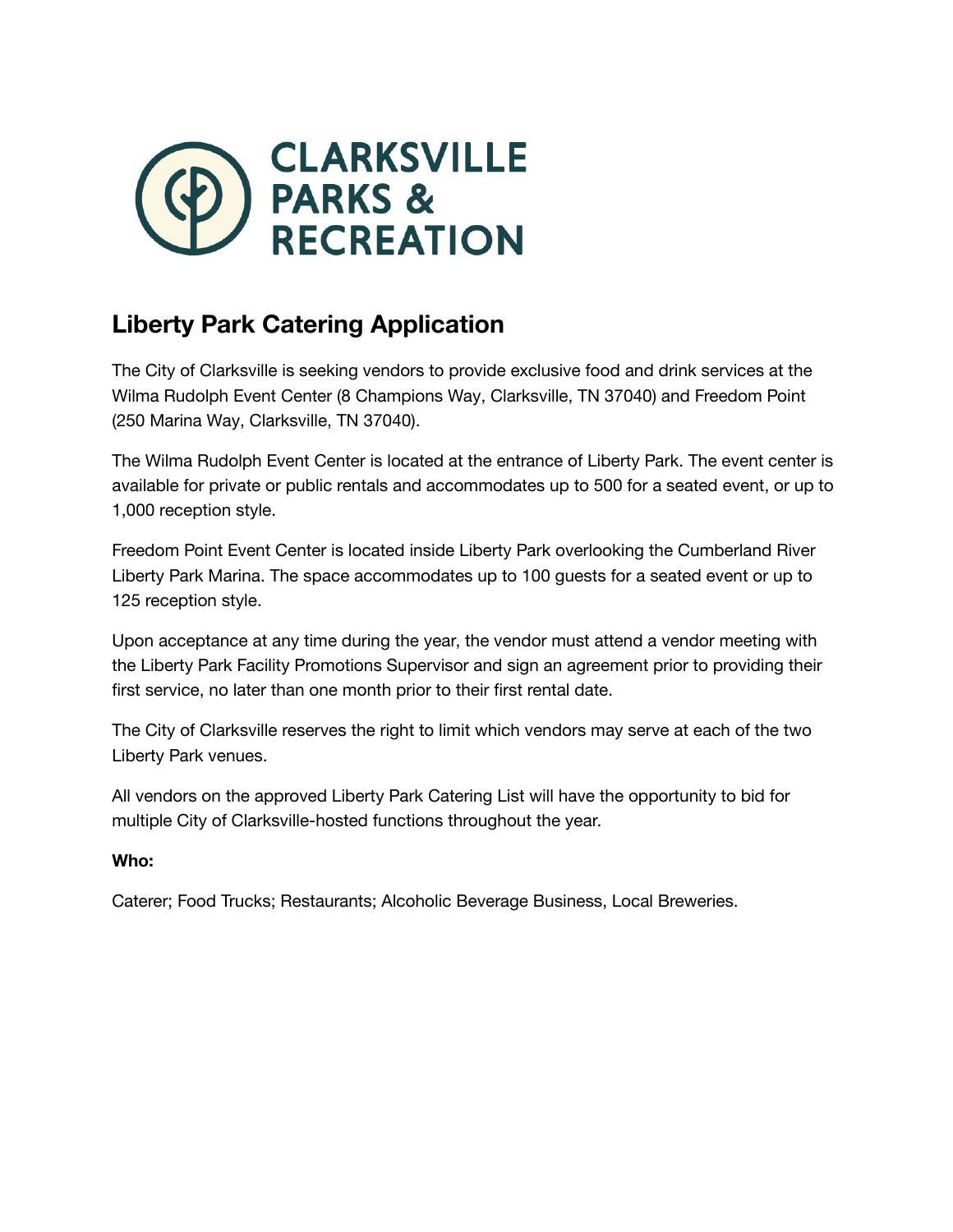#### **Submittal Requirements:**

All applications and required documentation must be submitted to Clarksville Parks & Recreation, Attn. Monica Gonzalez, 102 Public Square, Clarksville, TN 37040.

The City will not approve an application to any vendor that is in arrears to the City on a debt, contract, or judgment or who is otherwise in default to the City. More than one application for the same work/product from an individual or entity under the same or different names will not be considered and shall result in the rejection of all applications in which that bidder has an interest.

The City reserves the right to reject any and all applications, including without limitation, nonconforming, nonresponsive, unbalanced, or conditional applications. The City further reserves the right to reject the application of any vendor whom it finds, after reasonable inquiry and evaluation, to not be responsible. The City may also reject the application of any vendor if the City believes that it would not be in its best interest to approve the application of that vendor. The City also reserves the right to reject the application of a vendor who has previously failed to perform properly or complete on time contracts of a similar nature, or an application of a vendor who investigation shows is not in a position to perform within the terms to which they have agreed.

#### **Contact information:**

Liberty Park Facility Promotions Supervisor libertypark@cityofclarksville.com 931-472-3360

#### **Liberty Park Catering Guidelines**

If selected through this application process, I agree to adhere to the following guidelines:

- Caterers will utilize the catering checklist and agree to leave the facilities clean and intact.
- Caterers are not permitted to share their entry code with renters or anyone other than their own staff.
- Caterers are not permitted to store items overnight at Liberty Park without prior approval from the Facility Promotions Supervisor.
- Caterers and staff are permitted to pull onto concrete paths to load and unload but must return their vehicles to an authorized parking space as soon as load-in is completed.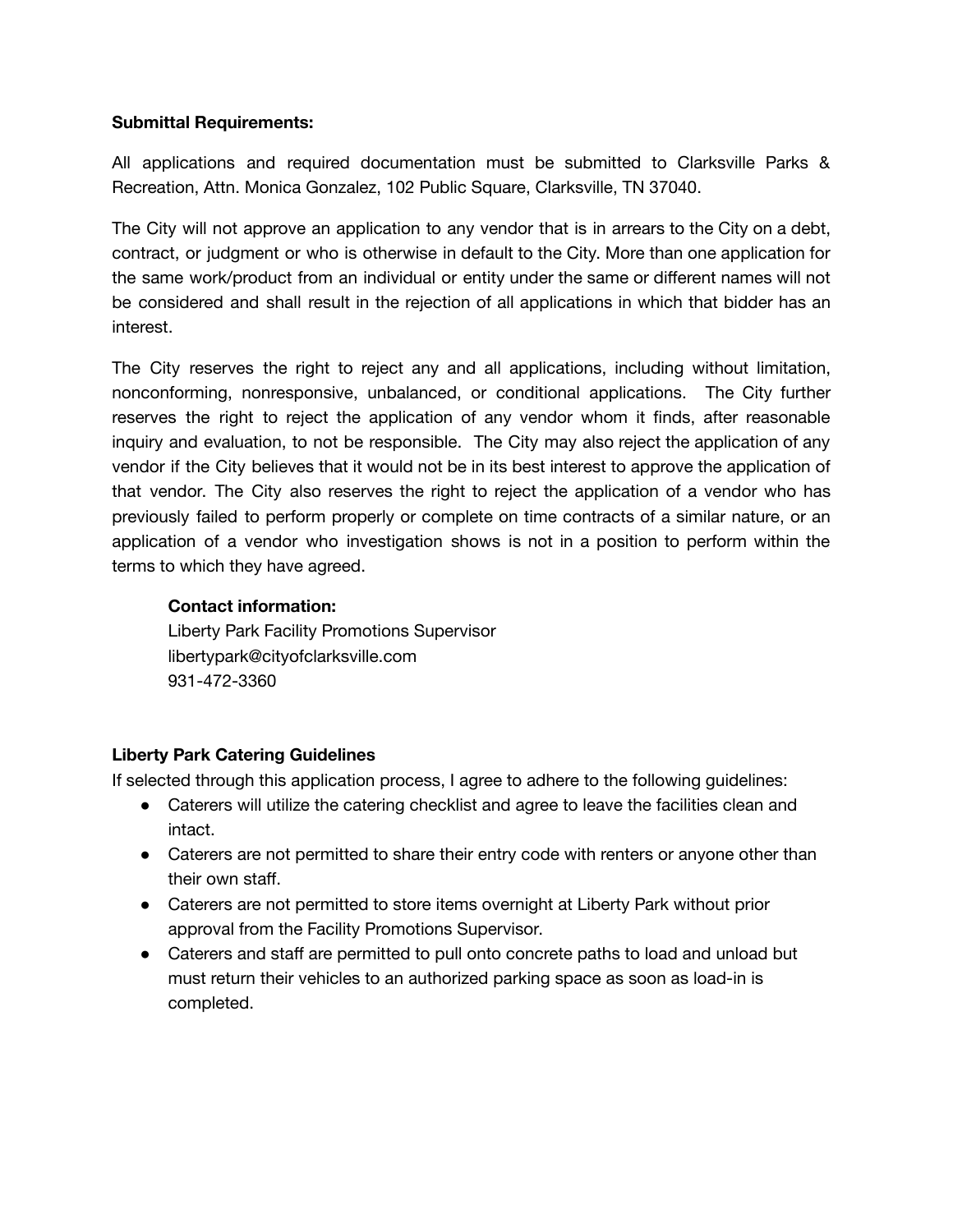| <b>CATERING APPLICATION</b>                                                                                           |                        |
|-----------------------------------------------------------------------------------------------------------------------|------------------------|
| Food Truck<br>Restaurant                                                                                              | Caterer                |
|                                                                                                                       |                        |
| <b>Business Name:</b>                                                                                                 |                        |
| <b>Contact Name:</b>                                                                                                  |                        |
| <b>Street Address:</b>                                                                                                | City, State, Zip Code: |
| Primary Phone:                                                                                                        | Secondary Phone:       |
| Website:                                                                                                              | Email:                 |
|                                                                                                                       |                        |
| <b>Business Specialty:</b>                                                                                            |                        |
| (southern comfort, BBQ, upscale, etc)                                                                                 |                        |
| My Business is licensed to sell liquor by the drink.<br>Not Applicable<br>No<br>Applied For - Not Yet Approved<br>Yes |                        |
| I have ABC Certified servers and bartenders.<br><b>No</b><br><b>Yes</b>                                               |                        |

#### **Applicants shall include the following with their application:**

- Valid Current Business License issued by the City of Clarksville
- Copy of Current State of Tennessee Health Permit
- Copy of Latest Health Department Inspection
- Proof of Insurance and carry a minimum of one million (\$1,000,000) in liability coverage AND name City of Clarksville as additional insured for the duration of the agreement. Must be submitted with your proposal.
- Proof of Worker's Compensation Insurance.
- Those applicants that sell alcohol shall provide proof of Alcohol Beverage Control Permits or Licensing.

If my company is chosen, based on the criteria set forth in these guidelines, I agree to adhere to the rules and regulations set forth by the City Of Clarksville and The Parks and Recreation Department.

Printed Name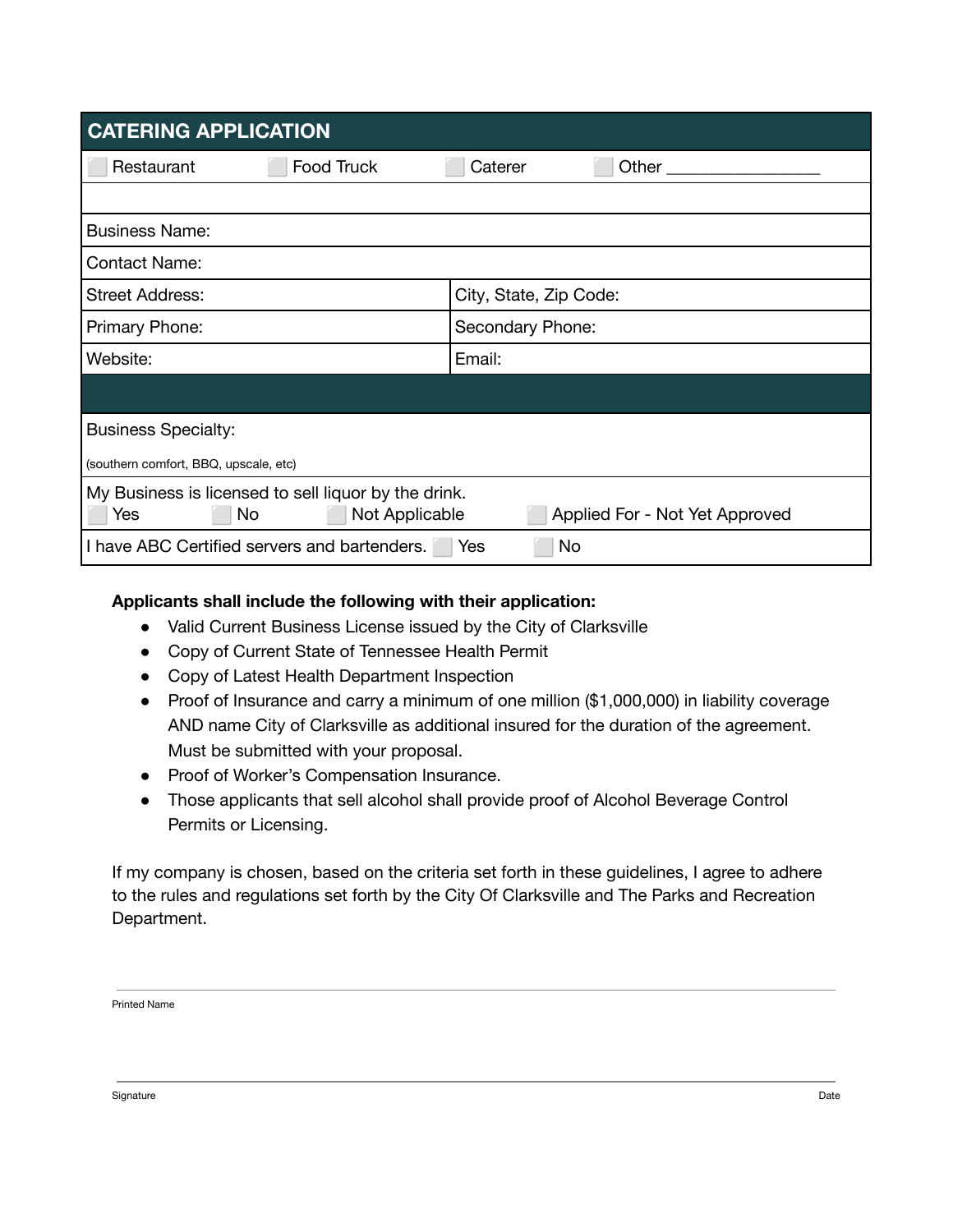

### **Liberty Park Catering Agreement**

The scope of this agreement is to provide exclusive food and drink services at the Wilma Rudolph Event Center (8 Champions Way, Clarksville, TN 37040) and Freedom Point (250 Marina Way, Clarksville, TN 37040).

The Wilma Rudolph Event Center is located at the entrance of Liberty Park. The event center is available for private or public rentals and accommodates up to 500 for a seated event, or up to 1,000 reception style.

Freedom Point Event Center is located inside Liberty Park overlooking the Cumberland River Liberty Park Marina. The space accommodates up to 100 guests for a seated event or up to 125 reception style.

The City of Clarksville reserves the right to limit which vendors may serve at each of the two Liberty Park venues.

All vendors on the approved Liberty Park Catering List will have the opportunity to bid for multiple City of Clarksville-hosted functions throughout the year.

The term of service is one year from the final execution date of this agreement. During that time the caterer must remain in good standing with the City of Clarksville by:

- Following all guidelines outlined in this agreement.
- Retain a valid business license issued by the City of Clarksville.
- Submit a copy of latest Health Department Inspection
- Carry a minimum of one million (\$1,000,000) in liability coverage AND name City of Clarksville as additional insured for the duration of the agreement.
- Proof of Worker's Compensation Insurance.
- Those applicants that sell alcohol shall retain an Alcohol Beverage Control Permit or License.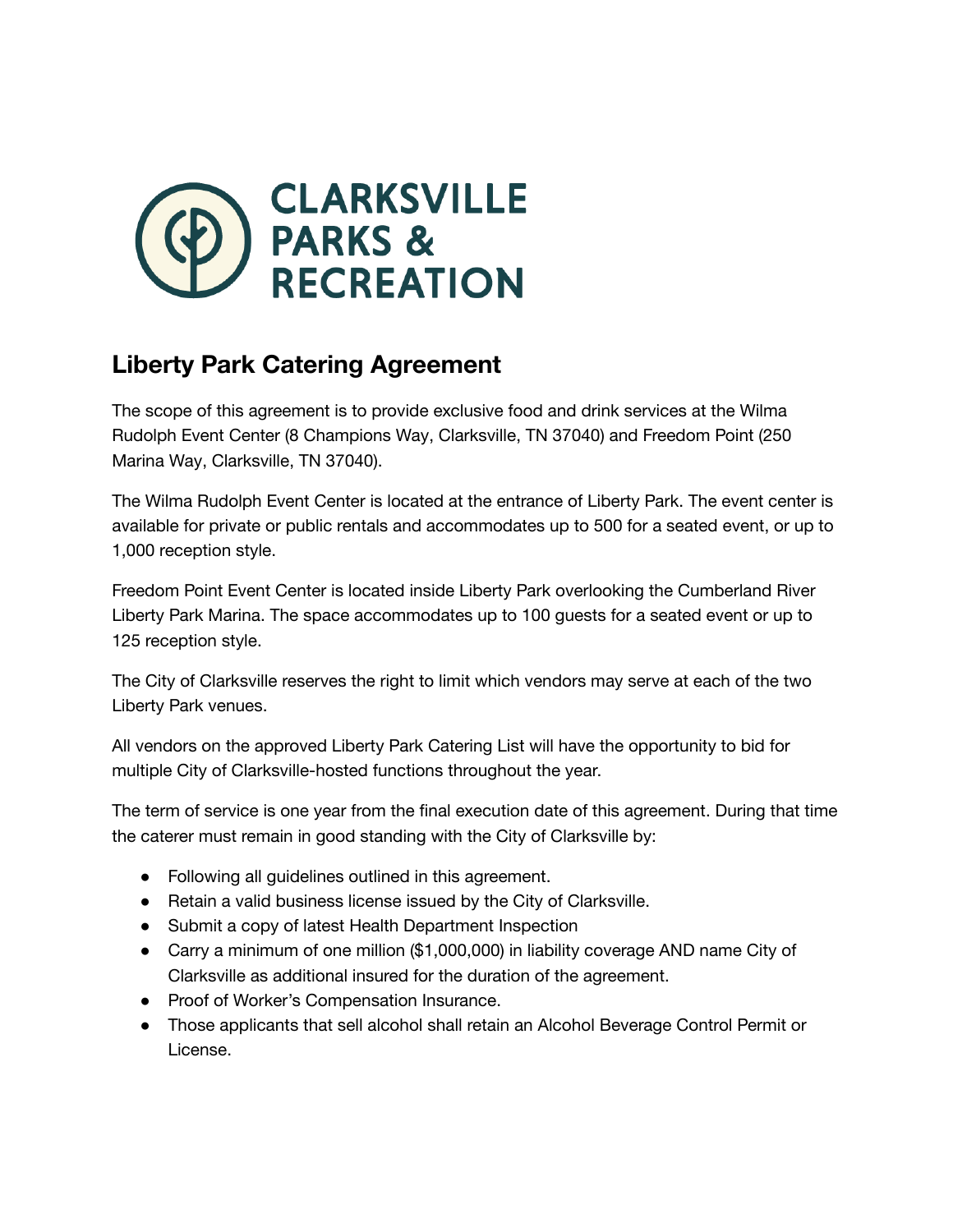#### **General Indemnity**

I, \_\_\_\_\_\_\_\_\_\_\_\_\_\_\_\_\_\_\_\_\_\_\_\_\_\_\_\_\_\_\_\_\_\_\_, hereby agree to indemnify, defend and hold harmless the City of Clarksville, its appointed or elected officials, employees, and agents and each of them for any and all suits, actions, legal or administrative proceedings, claims, demands, damages, liabilities, attorney fees, costs and expenses of whatsoever kind or nature arising out of the negligent performance of contractor's obligations and operations provided for in the contract.

I acknowledge that I have familiarized myself with the subject property and I also release the City of Clarksville from any and all claims that may result from the activity associated with this agreement.

#### **Conflict of Interest**

I hereby certify that this application is submitted in conformance with the City of Clarksville's conflict of interest restrictions. No employee of the City of Clarksville, officer, agent, any member of an employee's immediate family or his or her partner has any financial interest or a tangible personal benefit in the profit of any contract, service, or other work performed as a result of my submission of this application. A conflict of interest would also arise when the parties indicated herein are employed or about to be employed by the person or company submitting this application. Additionally, no party indicated herein has an indirect interest\* in this contract, which is the subject of this application.

In the event I am providing a service<sup>\*\*</sup> to the City of Clarksville, I certify that I have no conflict of interest relating to the service to be provided pursuant to this application, Request for Proposals (RFP), Request for Qualifications (RFQ), or the project/work.

Should a conflict arise at any time during the duration of the contract, agreement, etc., it is the vendor's responsibility to inform the City of said conflict within 30 days.

Therefore, the undersigned (corporation, partnership, limited liability company, or other business organization or individual) has no conflict of interest, or potential conflict of interest in connection with this proposal or in connection with any contract executed or to be executed, concerning or with response to this application.

\* "Indirect Interest" means any contract in which an employee has no direct interest, however, a spouse or relative has an interest in the contract. *A conflict of interest exists if a spouse or relative commingle their assets.* Examples of commingling assets include sharing a joint-checking account or jointly owned property together with a company or person doing business with the City of Clarksville.

\*\* "Service Vendors" include but are not limited to: architects, engineers, appraisers, surveyors, accountants, etc